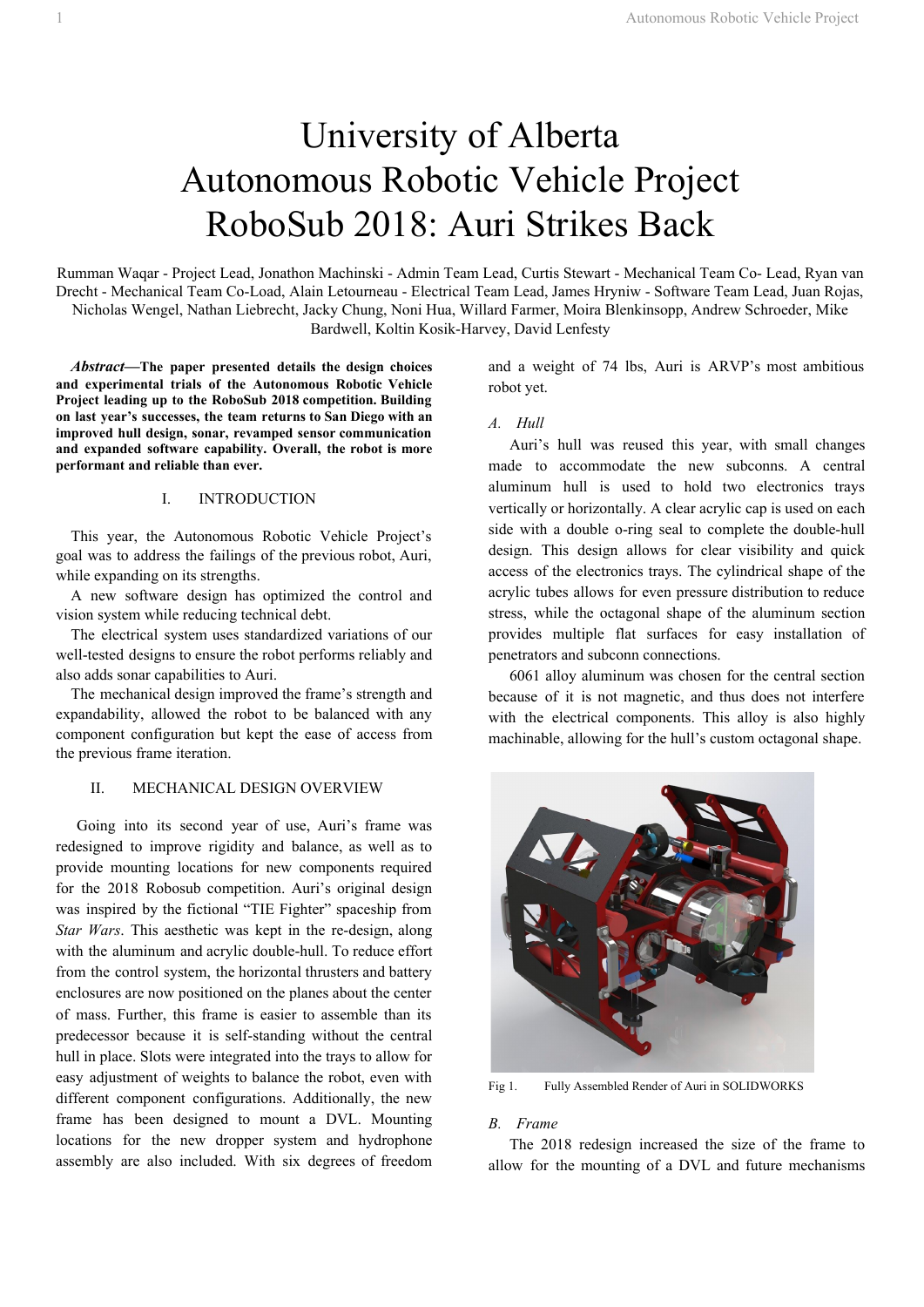such as a cooling system or mechanical arm. The new frame is also more structurally stable and balanced. As with the previous frame iteration, all components are mounted within the wings of the frame for protection. Moreover, a more open design has been cut into the side panels to improves hydrodynamics while strafing. Finally, by integrating the battery pods into the ribs of the frame at the midline, the center of mass and buoyancy are now closer together, meaning the robot is able to hold different orientations with less effort from the control system.

## *C. Battery Enclosures*

Auri has two separate battery enclosures, which are now slightly longer to accommodate the new batteries. These enclosures are now embedded into the frame at the midline. The battery enclosures are made out of 3.5-inch acrylic cylinders, which are sealed at both ends with aluminum double o-ring flanges. The caps of the assembly are designed with 1/2-inch acrylic ends and have subconn electrical connections.

# *D. Marker Release Mechanism*

Auri has been equipped with a new dropper system remade to drop gold balls. The dropper was 3D printed out of ABS plastic to reduce weight. A waterproof servo is used to turn a 3D printed arm, releasing the balls. The arm was design to allow for one ball to be dropped at a time.

## *E. Torpedoes*

The torpedo assemblies were designed to be compact while delivering adequate pressure to launch the torpedoes. This was accomplished by using CO2 cartridges instead of an air tank and compressor. The torpedo launching module consists of a CO2 bucket changer directly mounted to an on/off ASA regulator. This regulator is connected through a 90-degree fitting to a variable pressure regulator which adjusts the CO2 pressure to a desired value. The variable pressure regulator is then connected to a two-way solenoid valve. After the solenoid is a steel tube with o-rings to hold the torpedoes. An electrical signal is used to actuate the solenoids, releasing the CO2 and launching the torpedoes. The torpedoes were 3D printed from PLA filament. Each assembly is attached to Auri with a 3D printed mounting bracket. This mounting bracket is bolted onto curved slots in the upper tray of the frame to allow for the angle of the torpedoes to be easily adjusted.

## III. ELECTRICAL DESIGN OVERVIEW

The electrical system in this year's robot is comprised of modular and standardized printed circuit board (PCB) designs, upgraded wiring solutions, and circuit protection

improvements. This is all mounted in the same compact, easily removable, 3D printed panels used in last year's design. This allows the robot to reliably and efficiently accomplish the tasks it sets out to do.

# *A. Electrical Power Delivery*

Four 14.8V, 94.72Wh lithium-polymer batteries are used to power the robot; three batteries power the thrusters and one powers the remaining electronics. Each thruster battery is connected to two Zubax Myxa B electronic speed controllers (ESC) and all batteries operate independently from each other. The batteries are housed in two sealable acrylic cylinders, separate from the main hull, and feed the robot through Subconn Power Series waterproof cables, capable of carrying up to 25A per contact.

#### *B. Power Regulation*

The computers and embedded systems require either 12V or 5V from a stable source, thus a voltage regulation system is used to convert 14.8V from the battery to the acceptable levels required by the electronics. The regulator board uses two Murata UWE series eighth-brick isolated DC-DC converters which use a step-up/down topology. A small expansion board is mounted to the main regulator board to monitor power output of each rail and sends data through an i <sup>2</sup>c interface.

## *C. PCB Design Standardization*

Each embedded system in the robot uses the Teensy 3.2 microcontroller and all have identical communication interfaces if they are required to communicate with the main computer: an Nvidia TX2. This allows for many different backup communication options. During normal operation, UAVCAN is used for reading and commanding the Teensys.

#### *D. Battery Monitoring Board and Kill-switch*

This board monitors power delivered by the batteries using Texas Instrument's INA3221 power monitoring integrated circuit (IC). It can also interrupt current flow from the three thruster batteries using low-side NMOS transistor switches, which are turned on only when the kill-switch is activated. The kill-switch uses multiple redundant hall effect sensors to detect the presence of an external neodymium magnet. Only when a magnetic field is detected, the switch allows the transistors to turn on.

## *E. Multi-purpose Actuation Board*

The primary purpose of this board is to actuate the 12V solenoid valves that launch the 3D printed torpedoes. Low-side NMOS transistors with carefully designed snubber circuits, to minimize high frequency ringing from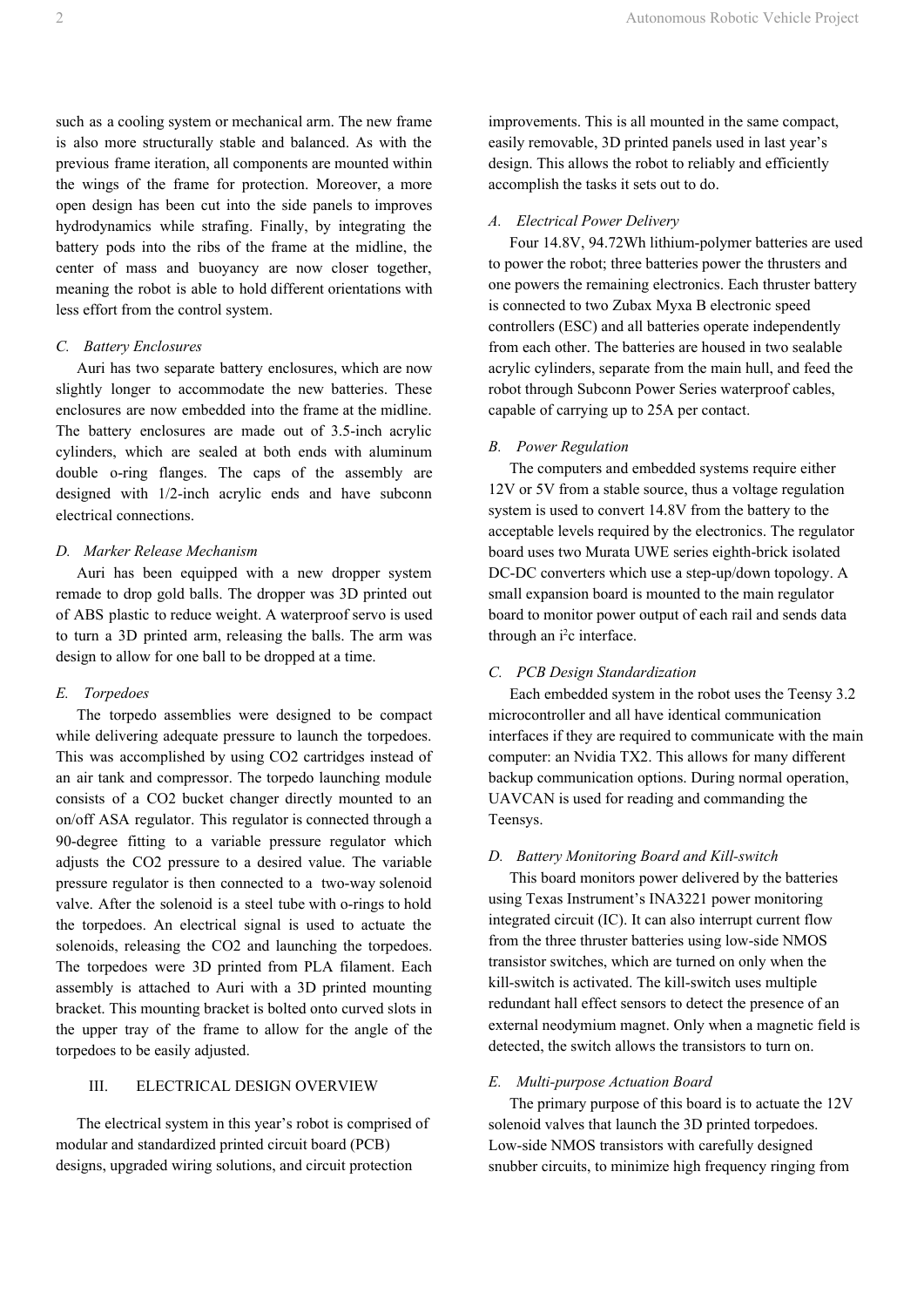the solenoid coils during turn-off, are used to actuate the valves. Its secondary functions include RC servo motor and RGB LED strip control, using NXP Semiconductors' PCA9685 PWM generator IC.

## *F. Internal Environment Sensor Board*

To monitor the hull's internal conditions, this board is used to monitor air temperature, pressure, and humidity using NXP's MPL3115A2 and Honeywell's HIH7120 ICs. Using these sensors, air leaks can be detected by looking for fast, abnormal changes in the hull's internal environment.

# *G. Communication Hub*

This board allows the TX2 to connect to a CAN bus for interfacing with the ESCs and embedded systems, using the MCP2562 transceiver. It also provides i<sup>2</sup>c busses for connecting to sensors, such as Blue Robotics' 300m depth sensor.

## *H. Hydrophone Signal Conditioning Board*

Before the signals provided by the Teledyne TC4013 hydrophones can be processed by the signal signal processor, they need to be amplified, filtered, and DC biased. The board uses Analog Devices' AD8336 variable gain amplifier, the LTC1264 switched-capacitor filter, and the LTC6242 and LT1804 op-amps for voltage buffering, clipping, and peak detection. A custom designed +/-5V, on-board power supply is used to allow for pure AC amplification and filtering.

## IV. SOFTWARE

Auri's software system can be subdivided into several distinct modules; *Control System, Computer Vision*, *Simulation, and Mission Planning.* All of these components are connected through the Robot Operating System (ROS), an open source communications library. ROS was chosen as a software framework because it provides a multitude of useful tools for robotics and allows for processes to easily exchange data asynchronously. By abstracting the data transfer layer, each node is completely modular.

## *A. Control System*

This year, Auri's control system was completely redesigned. In previous years, the team had used a PID control system which presented numerous challenges. Most notably,

- There was significant amount of time being dedicated to calibrating the controllers; and
- The control system could only effectively control one axis of movement at a time.

Upon researching what types of control systems had historically performed well at RoboSub, ARVP decided to develop a Linear Quadratic Regulator (LQR) control system. The main focus of an LQR control system is to achieve certain criteria for a given system as efficiently as possible using an optimal control law. The optimal control law is a set of differential equations that minimizes a cost function which typically depends on the state and control variables. An LQR control system generates the control law using on four matrices. These matrices are the A, B, Q, and R matrices which model the physical dynamics, control dynamics, state cost, and control cost, respectively [1].

There were two main objectives for the development of the control system:

- 1) Develop a dynamics model (which describes the physical behaviour of the robot) that could be used as a basis for the A and B matrices.
- 2) Integrate the controller with the rest of the software architecture.

# *I. Dynamics Model*

ARVP used Thor I. Fossen's robot-like vectorial model for marine craft as a basis for the dynamics model [2]. The model consists of various matrices that describe different aspects of the robot's physical behaviour. Each matrix is a function of at least one of the eighteen states, which consist of the robot's pose, orientation, linear & angular velocities, as well as the integrals of the pose & orientation error on the X, Y, and Z axes.

Each matrix is also a function of constant robot-specific physical parameters. While some of these parameters were easily obtained, some (such as the added mass coefficients) had to be approximated because they can only be obtained via complicated and costly experimental setups. Once all parameters were defined, the model had to be linearized so that its nonlinear elements would not affect the LQR controller. This was done by taking the Jacobian of the non-linear model with respect to the state and the control forces which generated the A and B matrices, respectively.

Lastly, the Q and R matrices were given arbitrary values to begin with, and were later refined based on experimental results and testing.

## *II. Software Integration*

With the linearized model in place, a preliminary LQR controller was developed using MATLAB. MATLAB's symbolic and numerical capabilities allowed the team to generate a symbolic A matrix, which made it possible to apply the linearization at each iteration (i.e. in real-time) about the current state.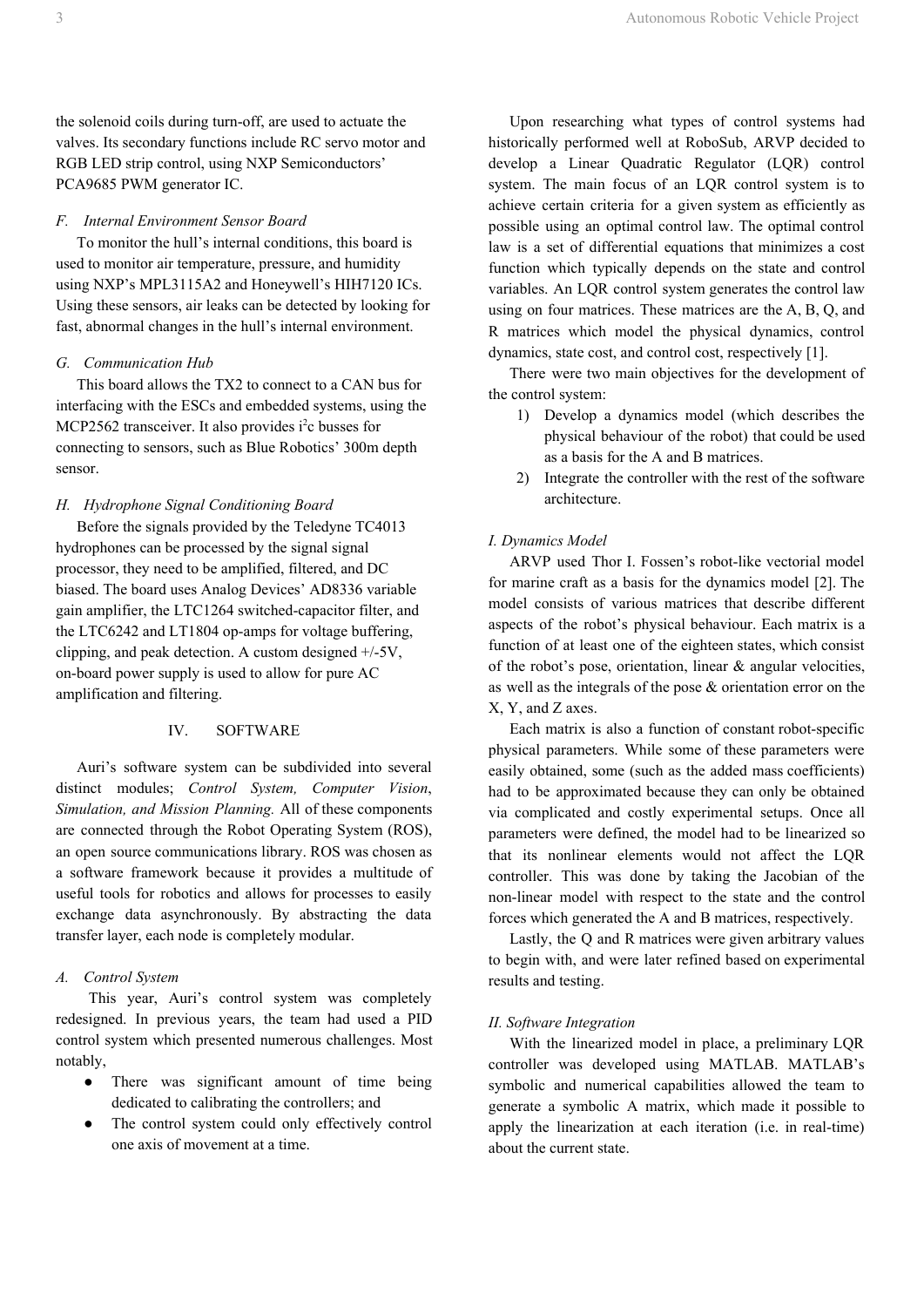

Fig. 2 Early Depth Test Using MATLAB LQR Controller Code

Once the MATLAB LQR controller's performance was deemed adequate, the controller code was re-written in Python so that it could be used in competition. This involved a significant change to the existing control system architecture, as the team went from a single-input single-output system to a multi-input multi-output architecture.

#### *III. LQR Controller Performance*

From initial LQR testing, Auri's performance in the pool demonstrated a noticeable improvement. The robot could now hold more complex orientations and was more stable compared to the PID controllers. Figure 3 shows Auri in the simulator steadily holding a state with 90 degree roll and yaw angles, while maintaining its depth.



Fig. 3 Auri steadily holding a Complex Orientation

## *B. Computer Vision*

Underwater, there is poor color contrast and lighting, and for this reason Auri's vision algorithms are designed with color invariance in mind. Auri relies on two techniques to isolate objects without explicitly declaring tight color ranges:

- A 2D histogram to isolate colors with high contrast to an overall image, and
- Image segmentation using superpixels.

These techniques are used to extract contours from images, which are then used for object identification through a shape matching process.

## *I. 2D Histogram Technique*

To isolate contours of interest in an image, we first perform background subtraction on our images using a 2D hue and value histogram. From this histogram, we extract a list of disconnected clusters, representing the different color

regions in the image. By removing the largest clusters, we can create a binary mask on pixels in the image that most stand out. Contours are then from the binary mask using OpenCV.



Fig. 4 Auri detecting the gate using the 2D histogram technique

This technique works under the assumption that the received image's background will be roughly one color, and that the foreground will have some minimum amount of contrast. It's primary advantage is its simplicity and speed.

## *II. Image Segmentation with Superpixels*

Whereas the histogram technique looks at an image as a whole, image segmentation was used to account for color locality. The basic idea of this technique is to divide an into a grid of roughly equal sized chunks called "superpixels" which each consist of a single average color. This is accomplished using a third party library called gSLICr. Once an image has been segmented, good contours can be obtained by thresholding.

## *III. Shape Matching*

Shape matching is the concept of classifying contours by matching them to pre-generated contours of a particular object. This technique is generic, and allows new detection models to be trained efficiently. For each target object, we render its 3D model at incremental orientations using OpenSceneGraph. Using our image segmentation strategy, we then extract the contours and store their translation and scale invariant format in a database. The process is left rotation variant in order to reduce match collisions and allow for 3D pose estimation. For speed purposes, CUDA is used to GPU accelerate comparisons between perceived contours.



Fig. 5 Auri detecting the path using shape matching

## *III. Deep Learning*

In 2018, ARVP continued to use the YOLO [3] as a primary means of object classification. However, the introduction of dice this year presented many new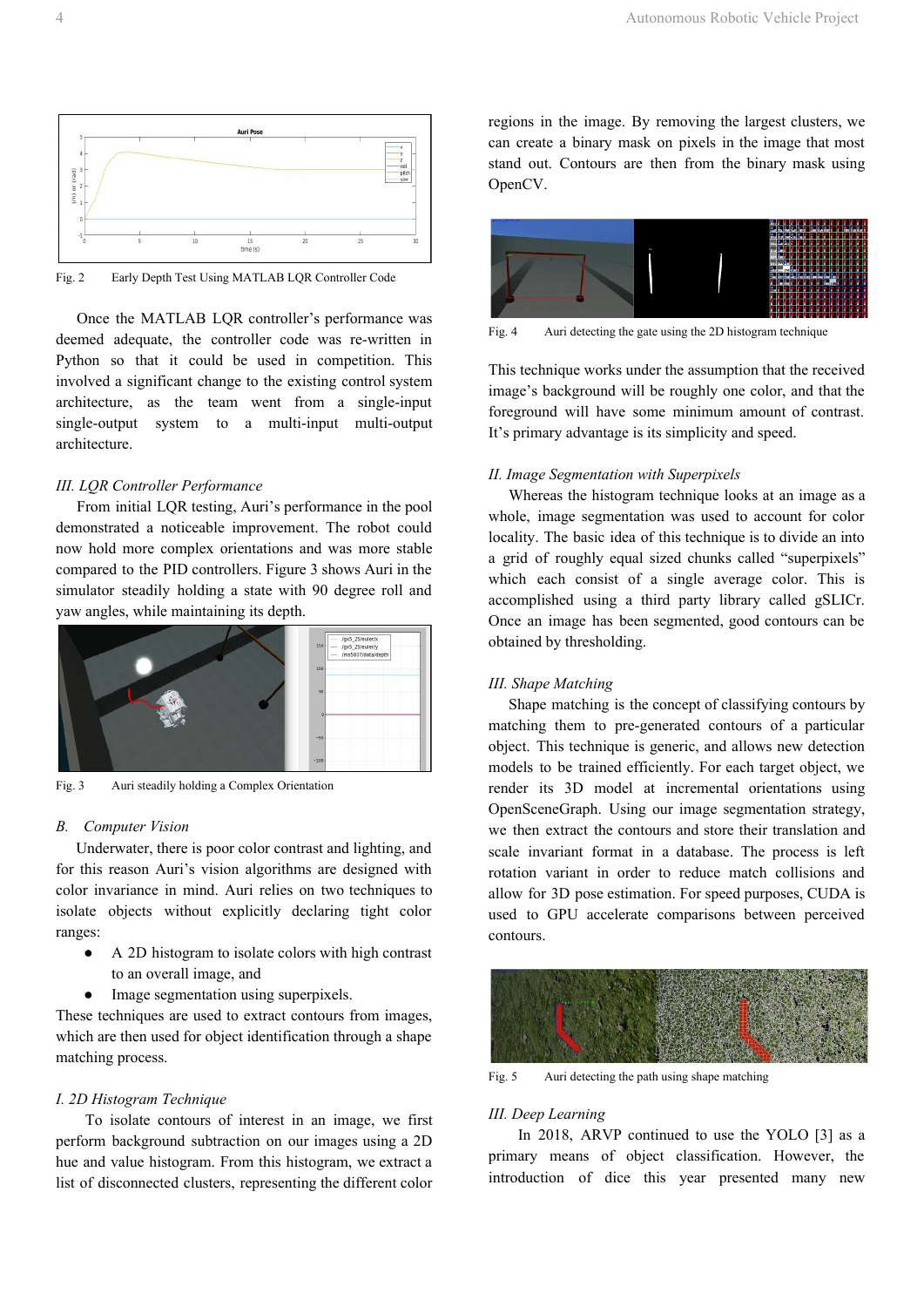challenges. For example, the similarities between dice, as opposed to the distinct colors of the buoys, were much more difficult for the neural network to differentiate. Another issue was the lack of representative training data. Whereas the team already has plenty of footage of buoys, we had to start from scratch for the dice. To tackle this problem, we generated synthetic images to increase the amount of data available for training. This was done by creating a Transdec Pool scene in Unity, allowing us to capture images of the object and their respective labels. This resulted in a slightly better average IoU, 73.99 vs 71.53, when using both synthetic and real images as compared to training only on real images. Labelling time was also reduced because the synthetic data set is pre-labelled.



Fig. 6 A Unity simulator is used to generate synthetic training data

#### *C. Simulator*

Developed late last year, ARVP's simulator continues to play a critical role in testing the software system end-to-end. Built off the UWSim [4] project for marine research, testing in the simulator significantly sped up the development process for many projects, including the control system, various detection algorithms and the mission planning stack.

This year, the simulator dynamics were significantly improved in parallel to the development of the LQR dynamics model. With the addition of realistic drag and thrust coefficients, the robot's behaviour is much closer to reality than in previous versions.

## *D. Sonar*

Three Teledyne TC4013 hydrophones are mounted in a triangular array where each hydrophones is less than 15 mm apart. Such a setup ensures that the time difference of arrival (TDOA) between each pair of hydrophones is less than one wave period of the signal. This simplifies the positioning algorithm and computational manipulations.

The PRUDAQ cape on the Beaglebone Black samples each hydrophone signal at 500 Ksps. This digital signal is captured by the programmable realtime units (PRUs) on Beaglebone Black. This data is sent to an AM335x ARM Cortex-A8 processor using shared memory, where all the processing is done.



Fig. 7 Left: hydrophone mounting array Right: TODA plot

In order to determine the position of the sonar pinger relative to Auri, phase shift analysis uses an FFT between the three hydrophones. The phase shift is used to extrapolate the time difference. Given the times of arrival, an analytical solution of the multilateration equations is calculated using a simplified 2D version of the method developed by R. Bucher and D. Misra [5].

Once the relative position of the pinger has been calculated, the mission planner updates the yaw controller with a new heading, causing Auri to turn in the direction of the acoustic pinger.

#### *E. Infrastructure*

As the software team at ARVP grows, we strive to keep our software development process stable and efficient. Advancements in platform include containerized and continuously integrated builds, a pull request based workflow, and other small improvements such as build time reductions. These changes allow us to keep technical debt low and continue to increase code and feature throughput.

Central to our development cycle is our build and continuous integration system. Our first major change in this area was moving from over a dozen repositories to a single central repository. This now allows us to make cross-cutting changes and large code refactoring in a simple and atomic manner. Next, in order to ensure quick and correct turnaround on code changes, we moved our build and development environment to a containerized system. Moving our build to Docker greatly reduced the "works on my machine" phenomena and allowed easier integration with Travis CI, our cloud continuous integration provider. This new workflow has greatly reduced interference between teams and ensures a baseline of quality in order to contribute to the codebase.

Finally, we made many small "quality of life" improvements such as global automatically enforced code formatting, integration with ccache to speed up the development cycle, and seamless integration with CLion, an integrated development environment which provides intelligent source code navigation.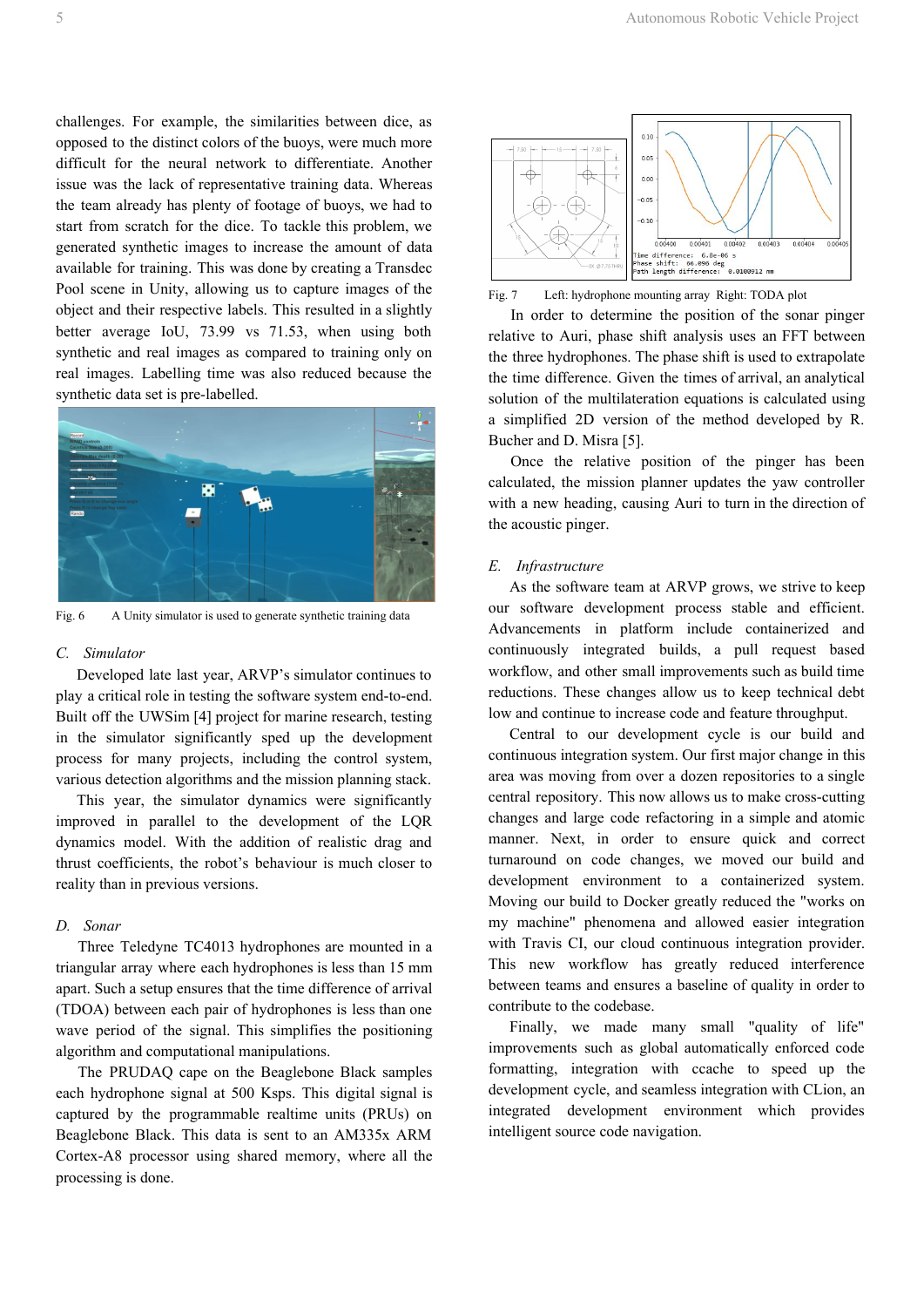#### REFERENCES

[1] T. Fossen, Handbook of marine craft hydrodynamics and motion control =, 1st ed. Chichester, West Sussex: Wiley, 2011, p. 418.

[2] T. Fossen, Handbook of marine craft hydrodynamics and motion control =, 1st ed. Chichester, West Sussex: Wiley, 2011, p. 12.

[3] J. Redmon, S. Divvala, R. Girshick, and A. Farhadi, "You Only Look Once: Unified, Real-Time Object Detection," 2016 IEEE Conference on Computer Vision and Pattern Recognition (CVPR), 2016.

[4] S. K. Dhurandher, S. Misra, M. S. Obaidat, and S. Khairwal, "UWSim: A Simulator for Underwater Sensor Networks," Simulation, vol. 84, no. 7, pp. 327–338, 2008.

[5] R. Buchner and D. Misra. A Synthesizable VHDL Model of the Exact Solution for Three-dimensional Hyperbolic Positioning System. VLSI Design, 2002, Vol. 15 (2), pp. 507-520.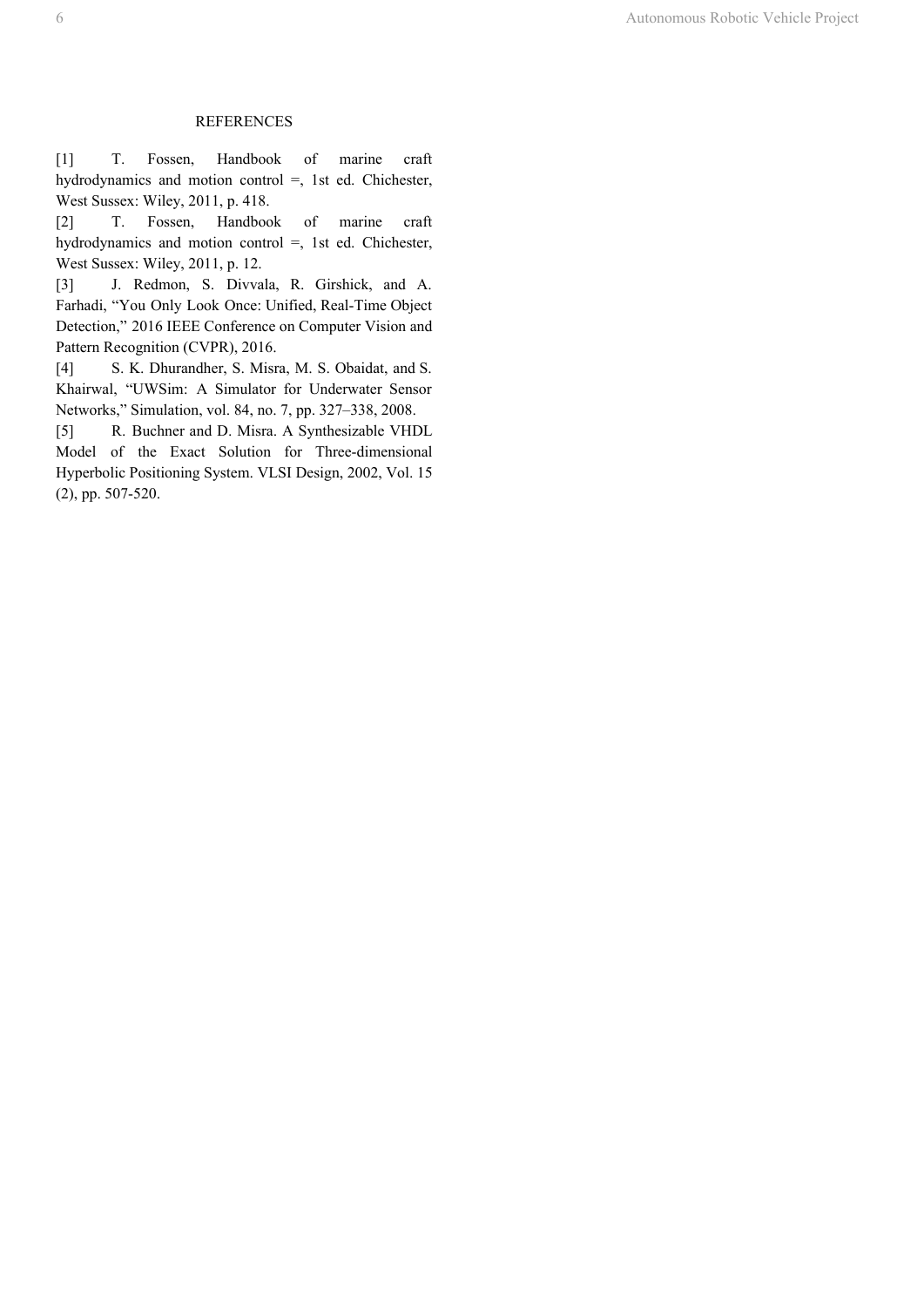| <b>COMPONENT SPECIFICATION</b><br><b>APPENDIX A.</b> |                           |                    |                |                  |
|------------------------------------------------------|---------------------------|--------------------|----------------|------------------|
| Component                                            | <b>Vendor</b>             | Model/Type         | <b>Specs</b>   | Cost (if new)    |
| <b>Buoyancy Control</b>                              |                           |                    |                |                  |
| Frame                                                | Custom                    |                    |                |                  |
| Waterproof Housing                                   | Custom                    |                    |                |                  |
| Waterproof Connectors                                | Subconn                   | Power              | 25A/contact    | 500              |
| Thrusters                                            | <b>Blue Robotics</b>      | <b>T200</b>        |                | 1250             |
| <b>Motor Control</b>                                 | Zubax                     | Myxa B             |                | 190              |
| High Level Control                                   | <b>Custom LQR Control</b> |                    |                |                  |
| Actuators                                            | <b>Blue Robotics</b>      | <b>HS-646WP</b>    |                |                  |
| Propellers                                           |                           |                    |                |                  |
| <b>Battery</b>                                       | Custom                    | Custom             | 14.8V, 94.72Wh | 1400             |
| Converter                                            | Custom                    |                    |                |                  |
| Regulator                                            | Murata                    | <b>UWE</b>         | 100W           |                  |
| <b>CPU</b>                                           | Nvidia                    | Jetson TX2         |                |                  |
| <b>Internal Comm Network</b>                         |                           | CAN, I2C           |                |                  |
| <b>External Comm Interface</b>                       |                           | Ethernet           |                |                  |
| Programming Language 1                               | $C++$                     |                    |                |                  |
| Programming Language 2                               | Python                    |                    |                |                  |
| Compass                                              |                           |                    |                |                  |
| Inertial Measurement Unit (IMU)                      | Lord                      | Microstrain GX5 25 |                | 3500             |
| Doppler Velocity Log (DVL)                           | Nortek                    | DVL 1000 - 300m    |                | 18000            |
| Camera(s)                                            | Go Pro                    | Hero 3+            |                | 350              |
| Hydrophones                                          | Teledyne                  | TC4013             |                | 4500             |
| Manipulator                                          |                           |                    |                |                  |
| Algorithms: vision                                   | YOLO, OpenCV, Custom      |                    |                | $\boldsymbol{0}$ |
| Algorithms: acoustics                                | Custom                    |                    |                |                  |
| Algorithms: localization and mapping                 |                           |                    |                |                  |
| Algorithms: autonomy                                 | Custom                    |                    |                |                  |
| Open source software                                 | ROS, OpenCV, Eigen, YOLO  |                    |                |                  |
| Team size                                            | 47                        |                    |                |                  |
| HW/SW expertise ratio                                | 63/37                     |                    |                |                  |
| Testing time: simulation                             | $1000+$ hrs               |                    |                |                  |
| Testing time: in-water                               | 70 hrs                    |                    |                |                  |